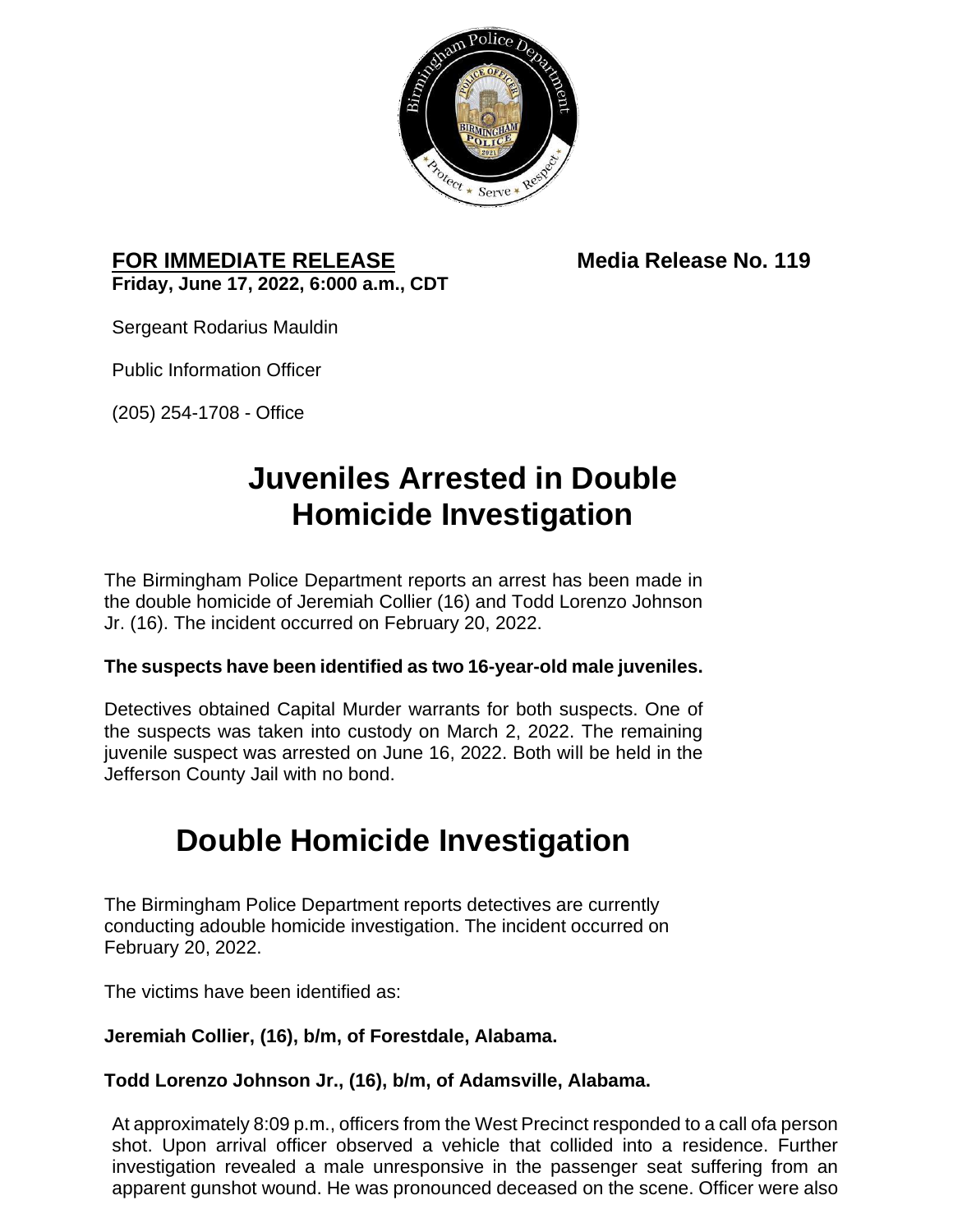alerted of a person down at the corner of 57th Street and Avenue P. It was determined he was wounded by gunfire and succumb to his injuries as well.

The preliminary investigation suggests both victims were inside the same vehiclewhen they were shot. Detectives believe the second victim ran from the locationand collapsed at 57th Street and Ave P. Details of what lead to this incident areunder investigation. There are no suspects in custody. Updates will be providedas this case develops.

**If there is anyone who has information pertaining to the case, please contact the B.P.D. Homicide Unit @ 205-254-1764, Crime Stoppers @ 205-254-7777.**

**Anonymous tips can also be submitted to Crime Stoppers through theBirmingham Police Department's Mobile App.**